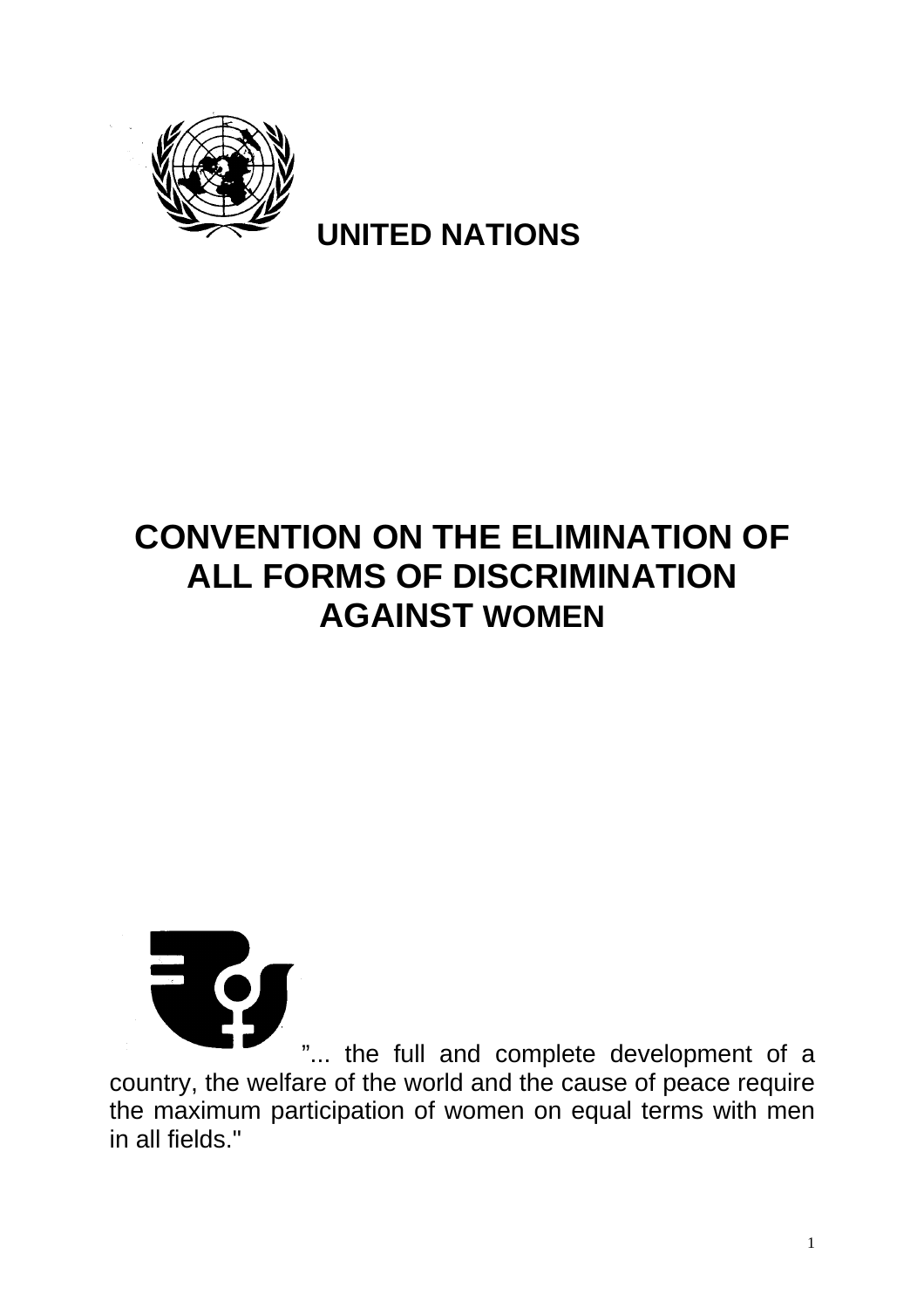# **INTRODUCTION**

A major step towards the attainment of the goal of equal rights for women was taken on 18 December 1979, when the General Assembly adopted the Convention on the Elimination of All Forms of Discrimination against Women. The 30-Article Convention sets out in legally binding form internationally accepted principles and measures to achieve equal rights for women everywhere. Its adoption climaxed consultations over a five-year period by various working groups, the Commission on the Status of Women and the General Assembly.

The comprehensive Convention reflects the depth of the exclusion and restriction practiced against women solely on the basis of their sex, by calling for equal rights for women, regardless of their marital status, in all fields - political, economic, social, cultural and civil. It calls for national legislation to ban discrimination; recommends temporary special measures to speed equality in fact between men and women, and action to modify social and cultural patterns that perpetuate discrimination.

Other measures provide for equal rights for women in political and public life; equal access to education and the same choice of curricula; non-discrimination in employment and pay; and guarantees of job security in the event of marriage and maternity. The Convention underlines the equal responsibilities of men with women in the context of family life. It also stresses the social services needed especially child-care facilities, for combining family obligations with work responsibilities and participation in public life.

Additional articles of the Convention call for non-discriminatory health services to women, including services related to family planning; and a legal capacity identical to that of men, with States parties agreeing that all contracts and other private instruments that restrict the legal capacity of women "shall be deemed null and void". Special attention is given to the problems of rural women.

The Convention sets up machinery for the international supervision of the obligations accepted by States. A committee of experts, to be elected by States parties and serving in a personal capacity, will consider the progress made.

Opened for signature on 1 March 1980, the Convention will enter into force after 20 States have consented to be bound by its provisions, either through ratification or accession.

The full text of the Convention is set out in the pages that follow.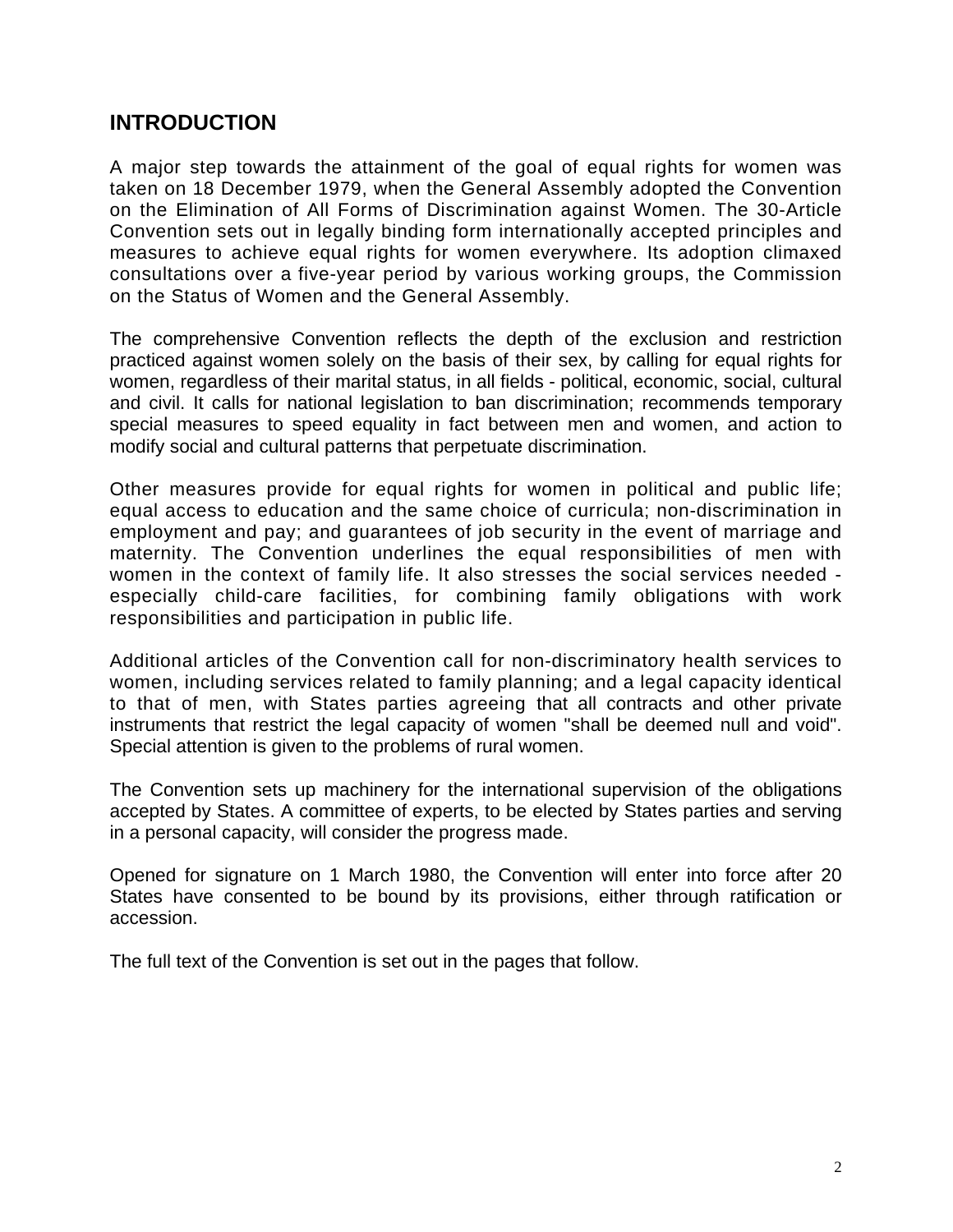# **CONVENTION ON THE ELIMINATION OF ALL FORMS OF DISCRIMINATION AGAINST WOMEN**

#### **The States Parties to the present Convention**

**Noting** that the Charter of the United Nations reaffirms faith in fundamental human rights, in the dignity and worth of the human person and in the equal rights of men and women;

**Noting** that the Universal Declaration of Human Rights affirms the principle of the inadmissibility of discrimination and proclaims that all human beings are born free and equal in dignity and rights and that everyone is entitled to all the rights and freedoms set forth therein, without distinction of any kind, including distinction based on sex;

**Noting** that the States Parties to the International Covenants on Human Rights have the obligation to ensure the equal rights of men and women to enjoy all economic, social, cultural, civil and political rights;

**Considering** the international conventions concluded under the auspices of the United Nations and the specialized agencies promoting equality of rights of men and women;

**Noting also** the resolutions, declarations and recommendations adopted by the United Nations and the specialized agencies promoting equality of rights of men and women;

**Concerned,** however, that despite these various instruments extensive discrimination against women continues to exist;

**Recalling** that discrimination against women violates the principles of equality of rights and respect for human dignity, is an obstacle to the participation of women, on equal terms with men, in the political, social, economic and cultural life of their countries, hampers the growth of the prosperity of society and the family and makes more difficult the full development of the potentialities of women in the service of their countries and of humanity;

**Concerned** that in situations of poverty women have the least access to food, health, education, training and opportunities for employment and other needs;

**Convinced** that the establishment of the new international economic order based on equity and justice will contribute significantly towards the promotion of equality between men and women;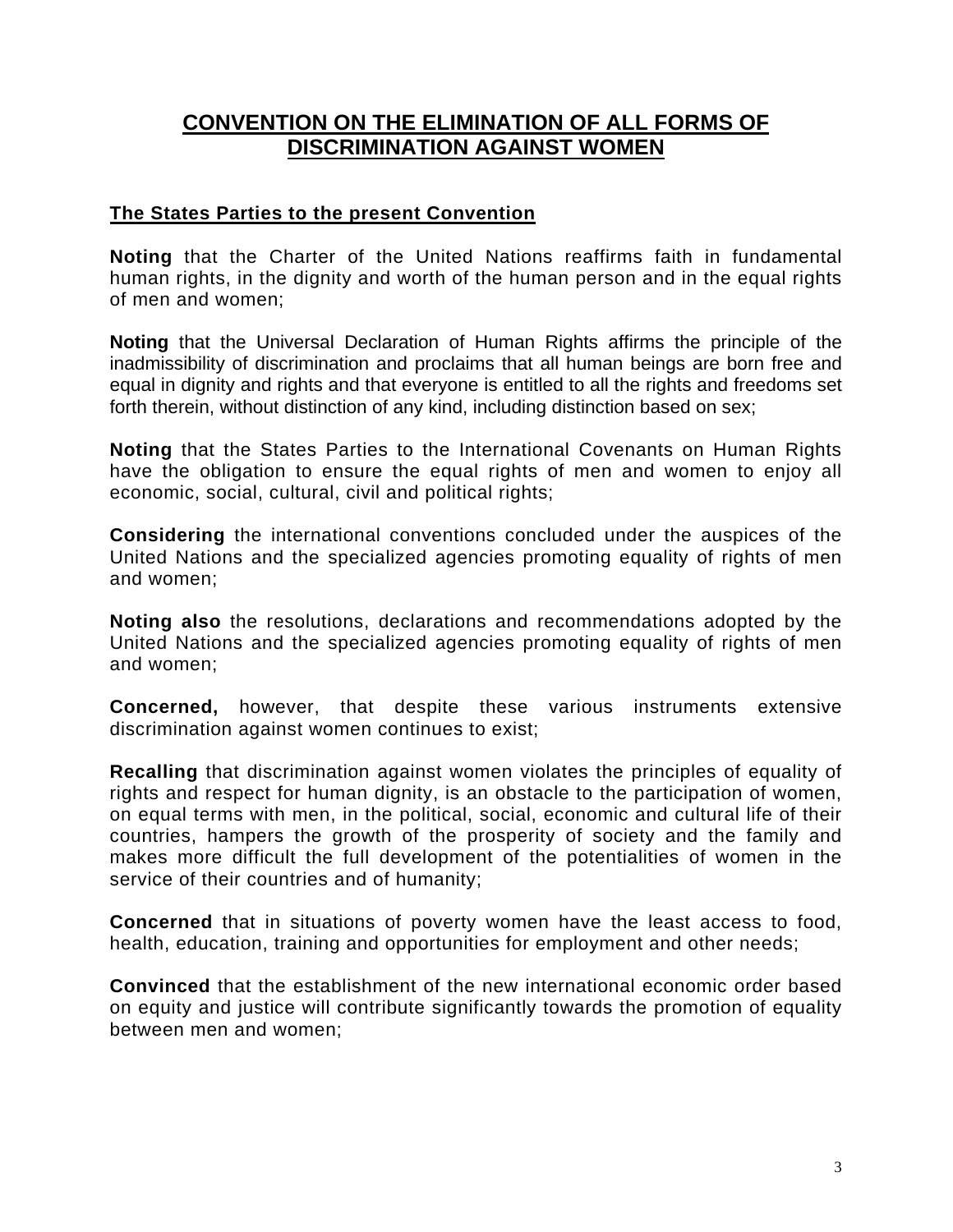**Emphasizing** that the eradication of apartheid, of all forms of racism, racial discrimination, colonialism, neo-colonialism, aggression, foreign occupation and domination and interference in the internal affairs of States is essential to the full enjoyment of the rights of men and women;

**Affirming** that the strengthening of international peace and security, relaxation of international tension, mutual co-operation among all States irrespective of their social and economic systems, general and complete disarmament, and in particular nuclear disarmament under strict and effective international control, the affirmation of the principles of justice, equality and mutual benefit in relations among countries and the realization of the right of peoples under alien and colonial domination and foreign occupation to self-determination and independence, as well as respect for national sovereignty and territorial integrity, will promote social progress and development and as a consequence will contribute to the attainment of full equality between men and women;

**Convinced** that the full and complete development of a country, the welfare of the world and the cause of peace require the maximum participation of women on equal terms with men in all fields;

**Bearing in mind** the great contribution of women to the welfare of the family and to the development of society, so far not fully recognized, the social significance of maternity and the role of both parents in the family and in the upbringing of children, and aware that the role of women in procreation should not be a basis for discrimination but that the upbringing of children requires a sharing of responsibility between men and women and society as a whole;

**Aware** that a change in the traditional role of men as well as the role of women in society and in the family is needed to achieve full equality between men and women;

**Determined** to implement the principles set forth in the Declaration on the Elimination of Discrimination against Women and for that purpose, to adopt the measures required for the elimination of such discrimination in all its forms and manifestations.

**Have agreed** on the following: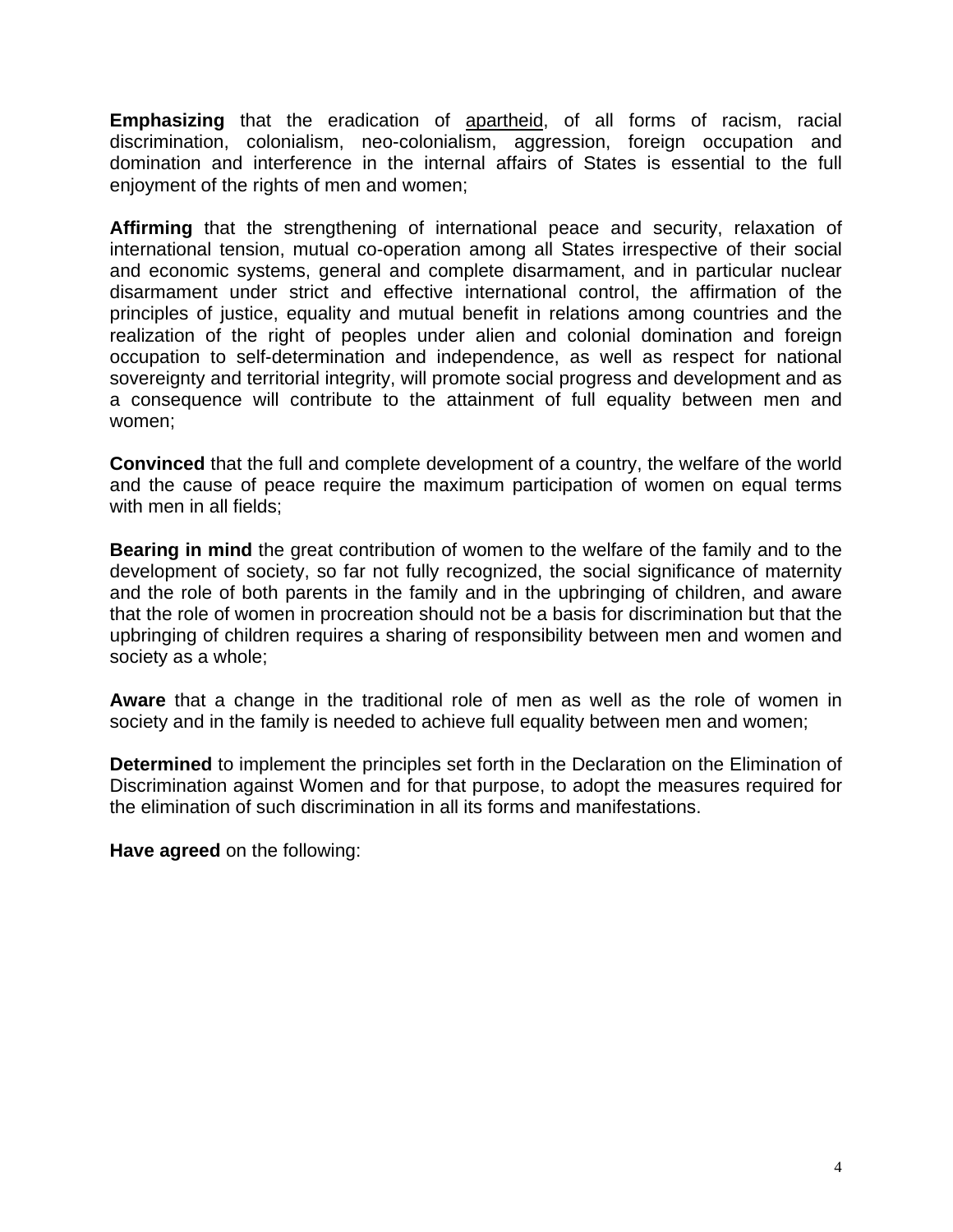#### **PART I**

#### **Article 1**

For the purposes of the present Convention, the term "discrimination against women" shall mean any distinction, exclusion or restriction made on the basis of sex which has the effect or purpose of impairing or nullifying the recognition, enjoyment or exercise by women, irrespective of their marital status, on a basis of equality of men and women, of human rights and fundamental freedoms in the political, economic, social, cultural, civil or any other field.

### **Article 2**

States Parties condemn discrimination against women in all its forms, agree to pursue by all appropriate means and without delay a policy of eliminating discrimination against women and, to this end, undertake:

- (a) To embody the principle of the equality of men and women in their national constitutions or other appropriate legislation if not yet incorporated therein and to ensure, through law and other appropriate means, the practical realization of this principle;
- (b) To adopt appropriate legislative and other measures, including sanctions where appropriate, prohibiting all discrimination against women;
- (c) To establish legal protection of the rights of women on an equal basis with men and to ensure through competent national tribunals and other public institutions the effective protection of women against any act of discrimination;
- (d) To refrain from engaging in any act or practice of discrimination against women and to ensure that public authorities and institutions shall act in conformity with this obligation;
- (e) To take all appropriate measures to eliminate discrimination against women by any person, organization or enterprise;
- (f) To take all appropriate measures, including legislation, to modify or abolish existing laws, regulations, customs and practices which constitute discrimination against women;
- (g) To repeal all national penal provisions which constitute discrimination against women.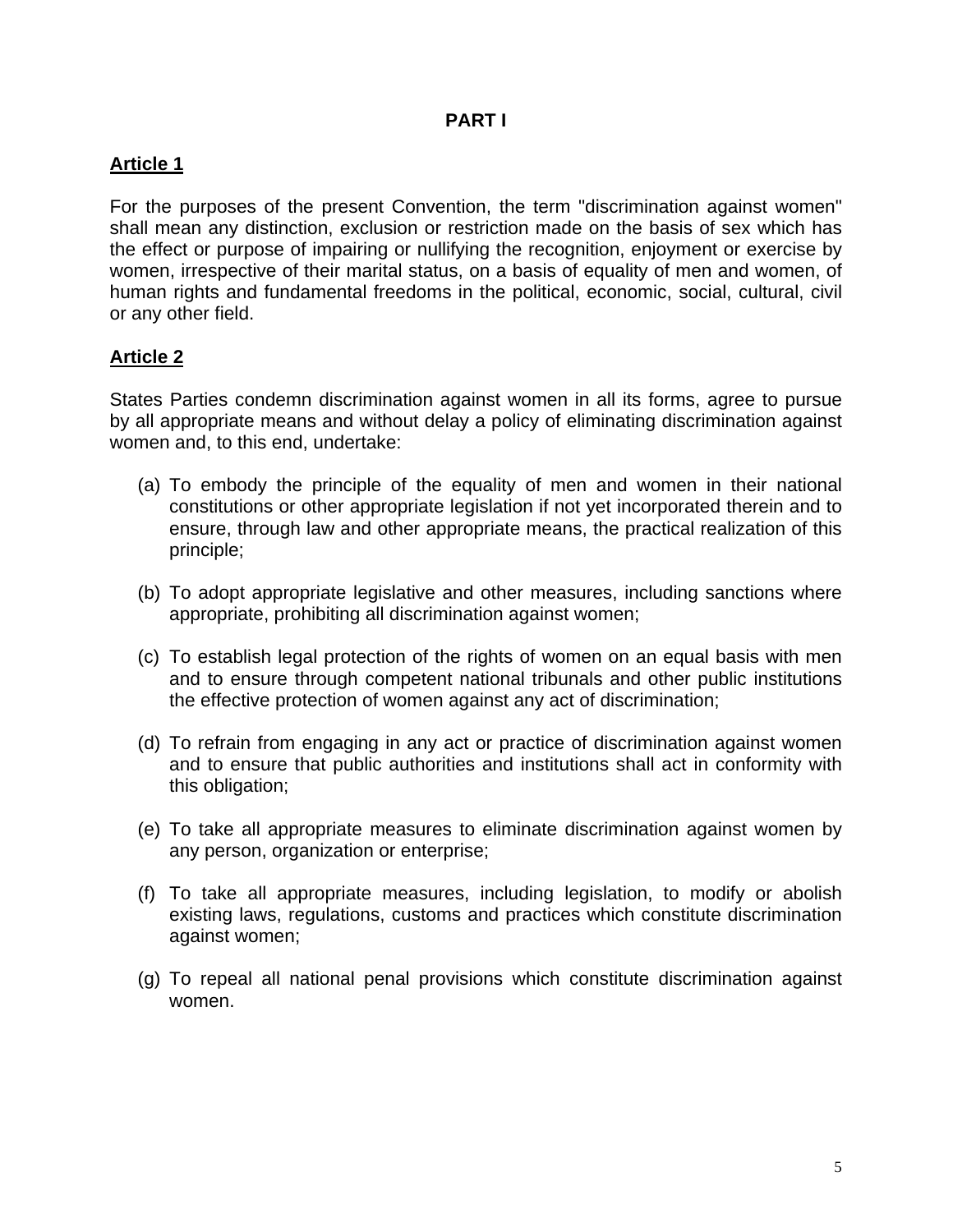States Parties shall take in all fields, in particular in the political, social, economic and cultural fields, all appropriate measures, including legislation, to ensure the full development and advancement of women, for the purpose of guaranteeing them the exercise and enjoyment of human rights and fundamental freedoms on a basis of equality with men.

### **Article 4**

- 1. Adoption by States Parties of temporary special measures aimed at accelerating de facto equality between men and women shall not be considered discrimination as defined in the present Convention, but shall in no way entail as a consequence the maintenance of unequal or separate standards; these measures shall be discontinued when the objectives of equality of opportunity and treatment have been achieved.
- 2. Adoption by States Parties of special measures, including those measures contained in the present Convention, aimed at protecting maternity shall not be considered discriminatory.

# **Article 5**

States Parties shall take all appropriate measures:

- (a) To modify the social and cultural patterns of conduct of men and women, with a view to achieving the elimination of prejudices and customary and all other practices which are based on the idea of the inferiority or the superiority of either of the sexes or on stereotyped roles for men and women;
- (b) To ensure that family education includes a proper understanding of maternity as a social function and the recognition of the common responsibility of men and women in the upbringing and development of their children, it being understood that the interest of the children is the primordial consideration in all cases.

# **Article 6**

States Parties shall take all appropriate measures, including legislation, to suppress all forms of traffic in women and exploitation of prostitution of women.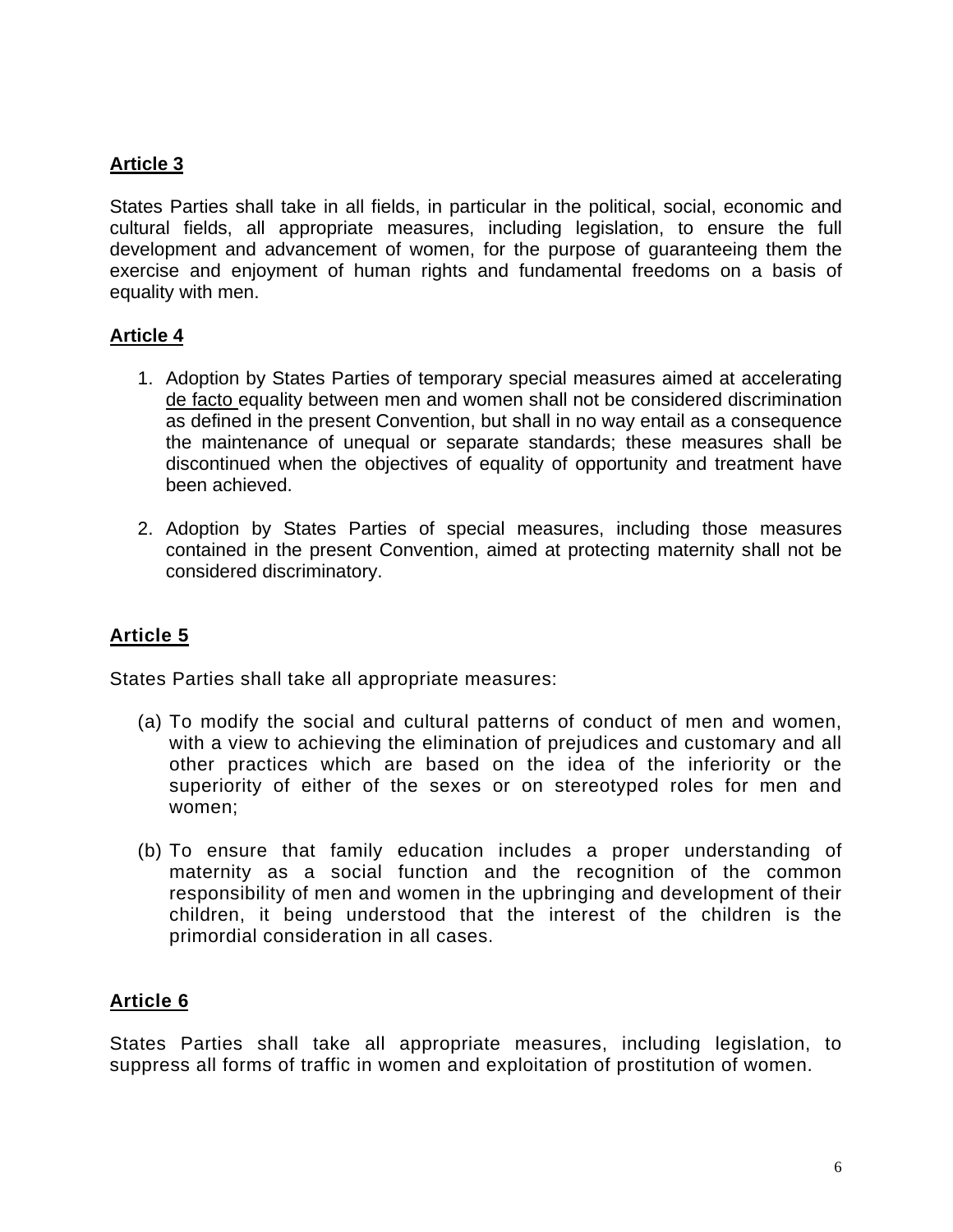# **PART II**

# **Article 7**

States Parties shall take all appropriate measures to eliminate discrimination against women in the political and public life of the country and, in particular, shall ensure to women, on equal terms with men, the right:

- (a) To vote in all elections and public referenda and to be eligible for election to all publicly elected bodies;
- (b) To participate in the formulation of government policy and the implementation thereof and to hold public office and perform all public functions at all levels of government;
- (c) To participate in non-governmental organizations and associations concerned with the public and political life of the country.

### **Article 8**

States Parties shall take all appropriate measures to ensure to women, on equal terms with men and without any discrimination, the opportunity to represent their Governments at the international level and to participate in the work of international organizations.

- 1. States Parties shall grant women equal rights with men to acquire, change or retain their nationality. They shall ensure in particular that neither marriage to an alien nor change of nationality by the husband during marriage shall automatically change the nationality of the wife, render her stateless or force upon her the nationality of the husband.
- 2. States Parties shall grant women equal rights with men with respect to the nationality of their children.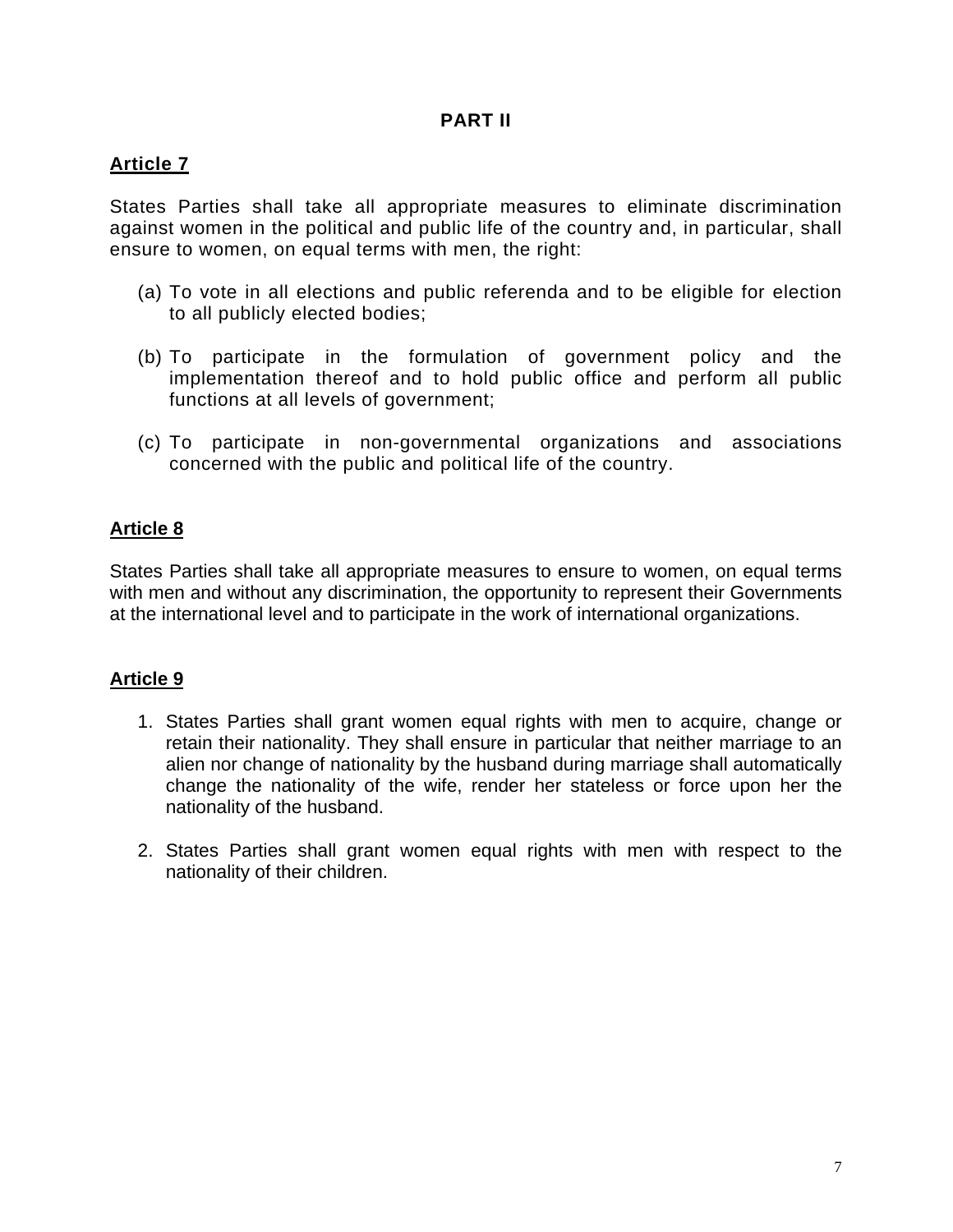#### **PART III**

#### **Article 10**

States Parties shall take all appropriate measures to eliminate discrimination against women in order to ensure to them equal rights with men in the field of education and in particular to ensure, on a basis of equality of men and women:

- (a) The same conditions for career and vocational guidance, for access to studies and for the achievement of diplomas in educational establishments of all categories in rural as well as in urban areas; this equality shall be ensured in preschool, general, technical, professional and higher technical education, as well as in all types of vocational training;
- (b) Access to the same curricula, the same examinations, teaching staff with qualifications of the same standard and school premises and equipment of the same quality;
- (c) The elimination of any stereotyped concept of the roles of men and women at all levels and in all forms of education by encouraging co-education and other types of education which will help to achieve this aim and, in particular, by the revision of textbooks and school programmes and the adaptation of teaching methods;
- (d) The same opportunities to benefit from scholarships and other study grants;
- (e) The same opportunities for access to programmes of continuing education, including adult and functional literacy programmes, particularly those aimed at. reducing, at the earliest possible time, any gap in education existing between men and women;
- (f) The reduction of female student drop-out rates and the organization of programmes for girls and women who have left school prematurely;
- (g) The same opportunities to participate actively in sports and physical education;
- (h) Access to specific educational information to help to ensure the health and well-being of families, including information and advice on family planning.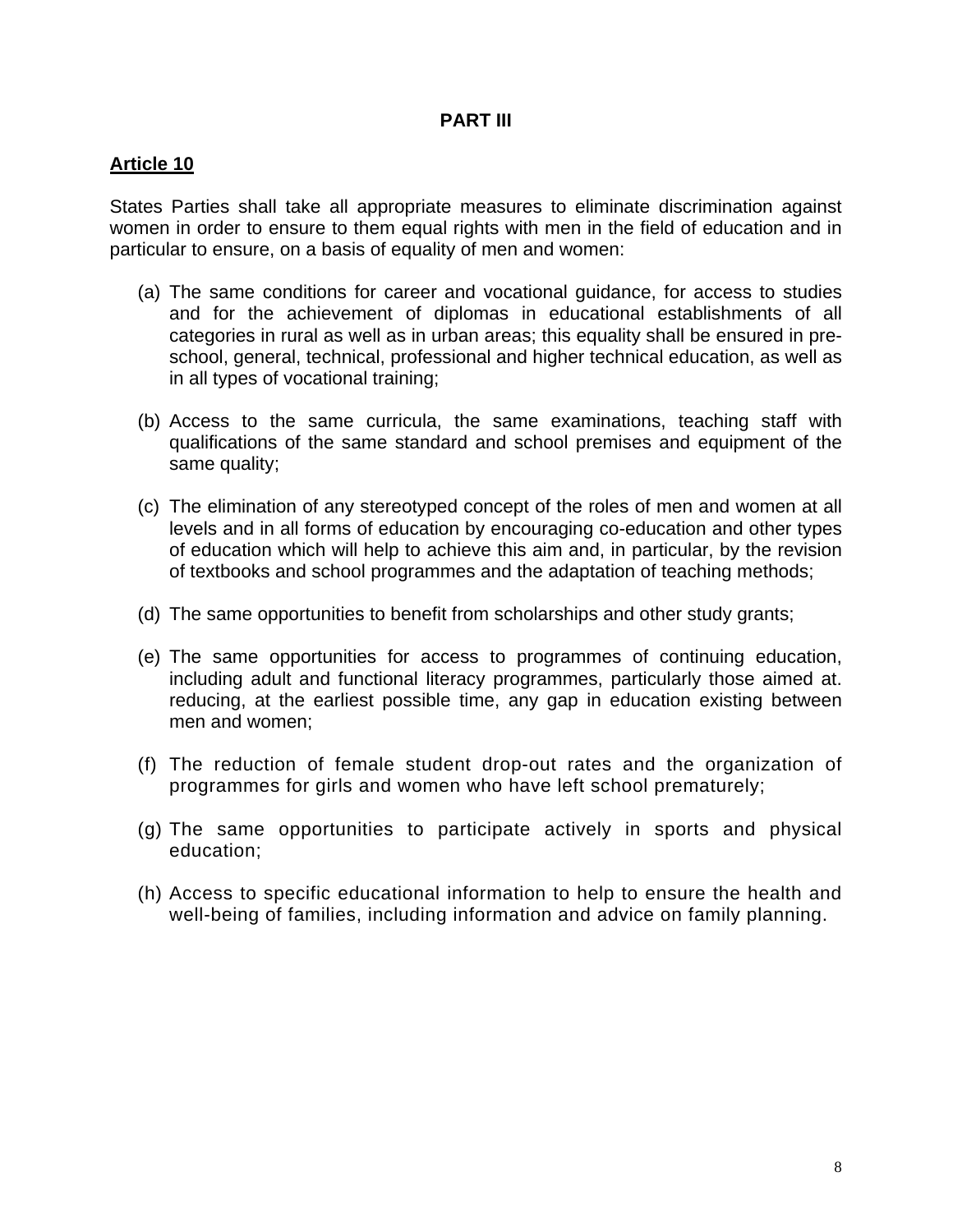- 1. States Parties shall take all appropriate measures to eliminate discrimination against women in the field of employment in order to ensure, on a basis of equality of men and women, the same rights, in particular:
	- a) The right to work as an inalienable right of all human beings;
	- b) The right to the same employment opportunities, including the application of the same criteria for selection in matters of employment;
	- c) The right to free choice of profession and employment, the right to promotion, job security and all benefits and conditions of service and the right to receive vocational training and retraining, including apprenticeships, advanced vocational training and recurrent training;
	- d) The right to equal remuneration, including benefits, and to equal treatment in respect of work of equal value, as well as equality of treatment in the evaluation of the quality of work;
	- e) The right to social security, particularly in cases of retirement, unemployment, sickness, invalidity and old age and other incapacity to work, as well as the right to paid leave;
	- f) The right to protection of health and to safety in working conditions, including the safeguarding of the function of reproduction.
- 2. In order to prevent discrimination against women on the grounds of marriage or maternity and to ensure their effective right to work, States Parties shall take appropriate measures:
	- a) To prohibit, subject to the imposition of sanctions, dismissal on the grounds of pregnancy or of maternity leave and discrimination in dismissals on the basis of marital status;
	- b) To introduce maternity leave with pay or with comparable social benefits without loss of former employment, seniority or social allowances;
	- c) To encourage the provision of the necessary supporting social services to enable parents to combine family obligations with work responsibilities and participation in public life, in particular through promoting the establishment and development of a network of child-care facilities;
	- d) To provide special protection to women during pregnancy in types of work proved to be harmful to them.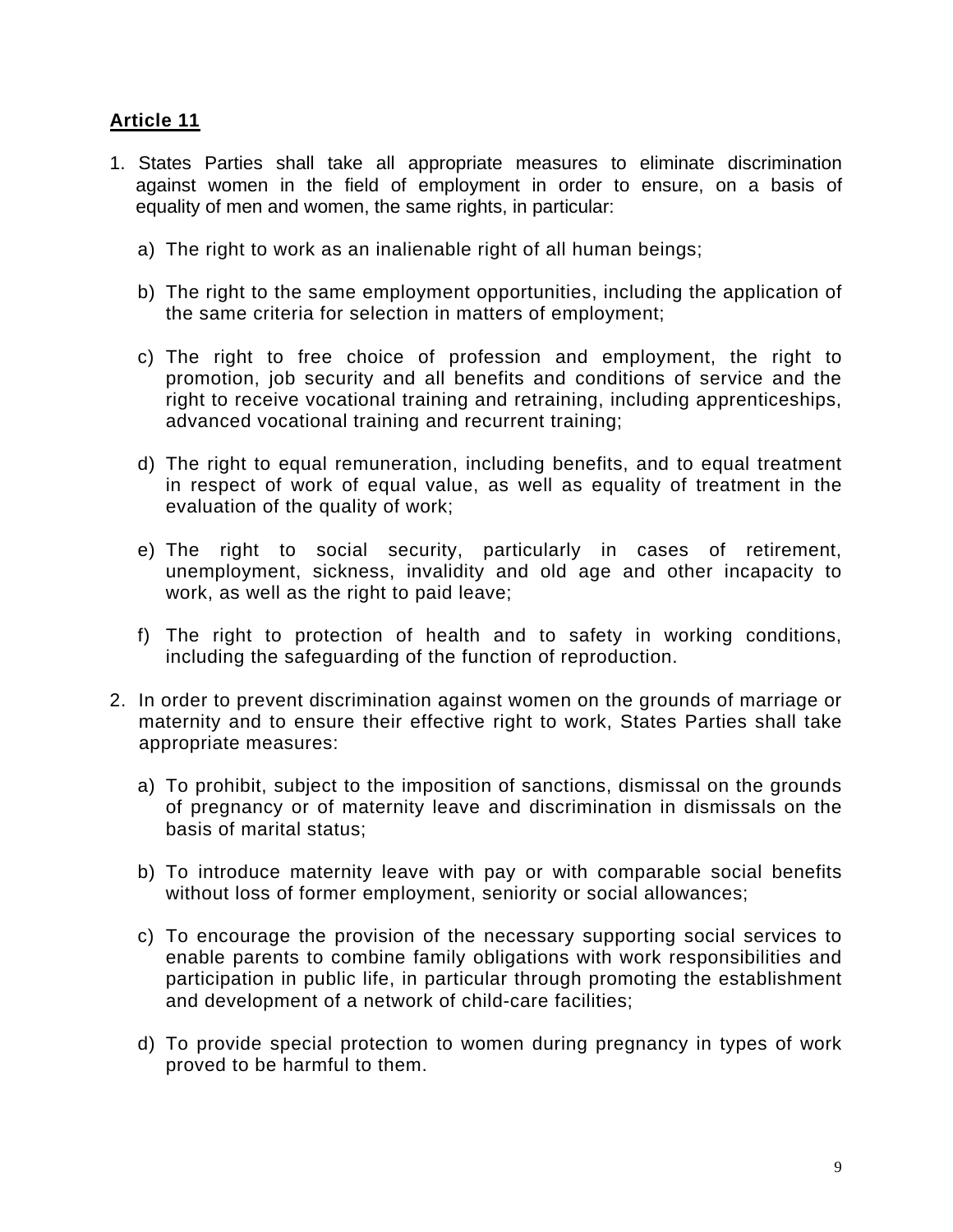3. Protective legislation relating to matters covered in this article shall be reviewed periodically in the light of scientific and technological knowledge and shall be revised, repealed or extended as necessary.

# **Article 12**

- 1. States Parties shall take all appropriate measures to eliminate discrimination against women in the field of health care in order to ensure, on a basis of equality of men and women, access to health care services, including those related to family planning.
- 2. Notwithstanding the provisions of paragraph 1 of this article, States Parties shall ensure to women appropriate services in connexion with pregnancy, confinement and the post-natal period, granting free services where necessary, as well as adequate nutrition during pregnancy and lactation.

# **Article 13**

States Parties shall take all appropriate measures to eliminate discrimination against women in other areas of economic and social life in order to ensure, on a basis of equality of men and women, the same rights, in particular:

- (a) The right to family benefits;
- (b) The right to bank loans, mortgages and other forms of financial credit;
- (c) The right to participate in recreational activities, sports and all aspects of cultural life.

- 1. States Parties shall take into account the particular problems faced by rural women and the significant roles which rural women play in the economic survival of their families, including their work in the non-monetized sectors of the economy, and shall take all appropriate measures to ensure the application of the provisions of this Convention to women in rural areas.
- 2. States Parties shall take all appropriate measures to eliminate discrimination against women in rural areas in order to ensure, on a basis of equality of men and women, that they participate in and benefit from rural development and, in particular, shall ensure to such women the right:
	- (a) To participate in the elaboration and implementation of development planning at all levels;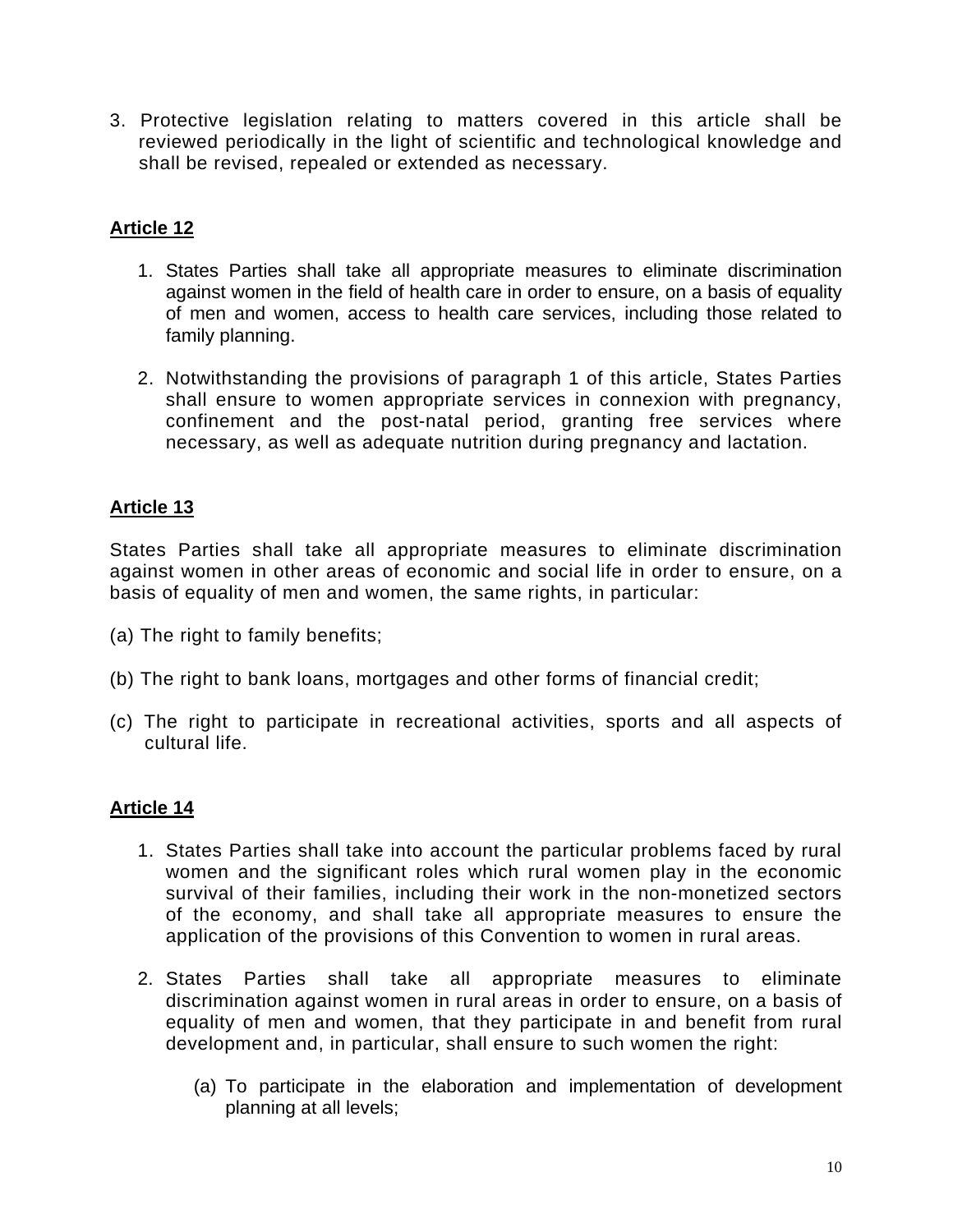- (b) To have access to adequate health care facilities, including information, counseling and services in family planning;
- (c) To benefit directly from social security programmes;
- (d) To obtain all types of training and education, formal and non-formal, including that relating to functional literacy, as well as, inter alia, the benefit of all community and extension services, in order to increase their technical proficiency;
- (e) To organize self-help groups and co-operatives in order to obtain equal access to economic opportunities through employment or selfemployment;
- (f) To participate in all community activities;
- (g) To have access to agricultural credit and loans, marketing facilities, appropriate technology and equal treatment in land and agrarian reform as well as in land resettlement schemes;
- (h) To enjoy adequate living conditions, particularly in relation to housing, sanitation, electricity and water supply, transport and communications.

### **PART IV**

- 1. States Parties shall accord to women equality with men before the law.
- 2. States Parties shall accord to women, in civil matters, a legal capacity identical to that of men and the same opportunities to exercise that capacity. In particular, they shall give women equal rights to conclude contracts and to administer property and shall treat them equally in all stages of procedure in courts and tribunals.
- 3. States Parties agree that all contracts and all other private instruments of any kind with a legal effect which is directed at restricting the legal capacity of women shall be deemed null and void.
- 4. States Parties shall accord to men and women the same rights with regard to the law relating to the movement of persons and the freedom to choose their residence and domicile.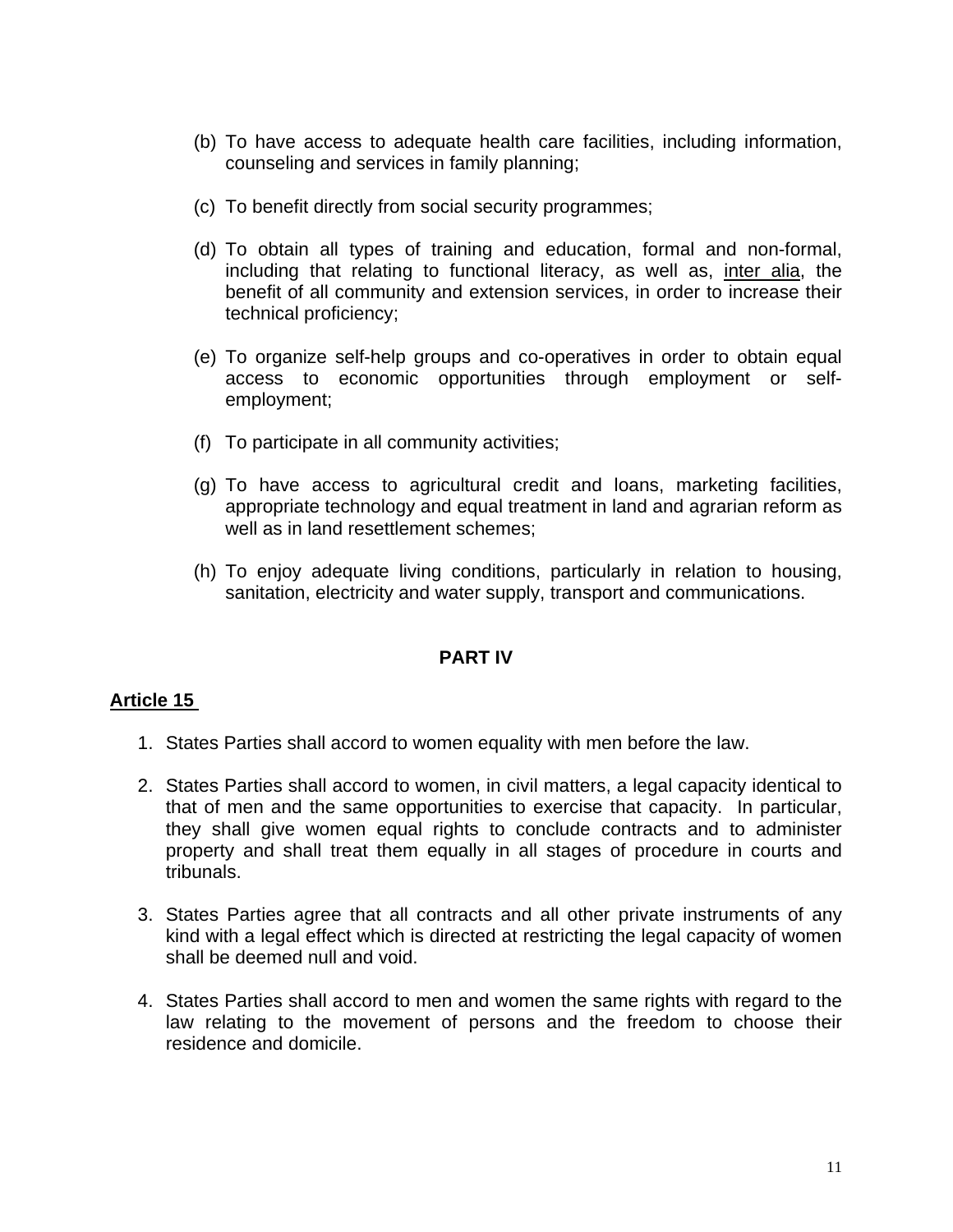- 1. States Parties shall take all appropriate measures to eliminate discrimination against women in all matters relating to marriage and family relations and in particular shall ensure, on a basis of equality of men and women:
	- (a) The same right to enter into marriage;
	- (b) The same right freely to choose a spouse and to enter into marriage only with their free and full consent;
	- (c) The same rights and responsibilities during marriage and at its dissolution;
	- (d) The same rights and responsibilities as parents, irrespective of their marital status, in matters relating to their children; in all cases the interests of the children shall be paramount;
	- (e) The same rights to decide freely and responsibly on the number and spacing of their children and to have access to the information, education and means to enable them to exercise these rights;
	- (f) The same rights and responsibilities with regard to guardianship, wardship, trusteeship and adoption of children, or similar institutions where these concepts exist in national legislation; in all cases the interests of the children shall be paramount;
	- (g) The same personal rights as husband and wife, including the right to choose a family name, a profession and an occupation;
	- (h) The same rights for both spouses in respect of the ownership, acquisition, management, administration, enjoyment and disposition of property, whether free of charge or for a valuable consideration.
- 2. The betrothal and the marriage of a child shall have no legal effect, and all necessary action, including legislation, shall be taken to specify a minimum age for marriage and to make the registration of marriages in an official registry compulsory.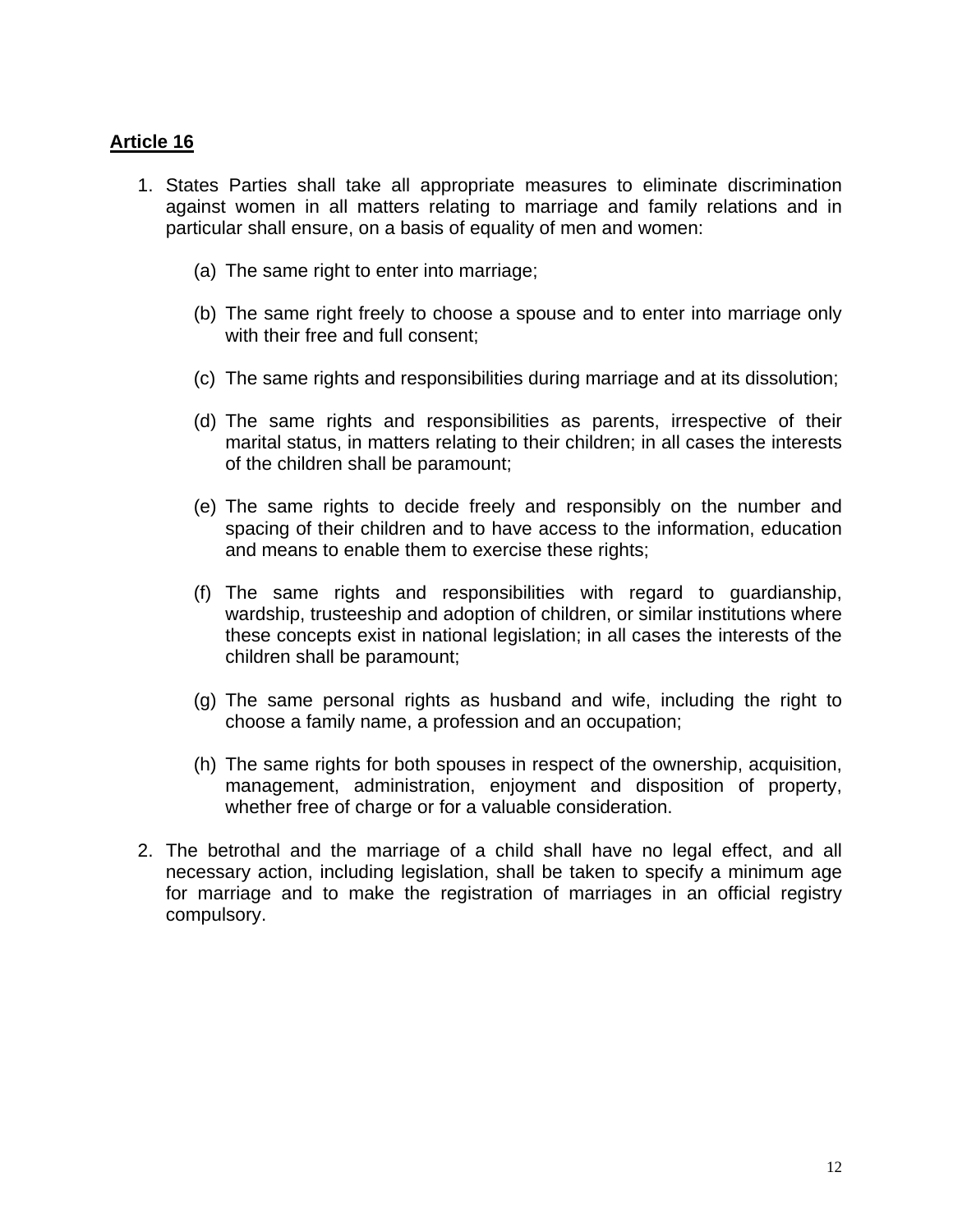#### **PART V**

- 1. For the purpose of considering the progress made in the implementation of the present Convention, there shall be established a Committee on the Elimination of Discrimination against Women (hereinafter referred to as the Committee) consisting, at the time of entry into force of the Convention, of eighteen and, after ratification of or accession to the Convention by the thirty-fifth State Party, of twenty-three experts of high moral standing and competence in the field covered by the Convention. The experts shall be elected by States Parties from among their nationals and shall serve in their personal capacity, consideration being given to equitable geographical distribution and to the representation of the different forms of civilization as well as the principal legal systems.
- 2. The members of the Committee shall be elected by secret ballot from a list of persons nominated by States Parties. Each State Party may nominate one person from among its own nationals.
- 3. The initial election shall be held six months after the date of the entry into force of the present Convention. At least three months before the date of each election the Secretary-General of the United Nations shall address a letter to the States Parties inviting them to submit their nominations within two months. The Secretary-General shall prepare a list in alphabetical order of all persons thus nominated, indicating the States Parties which have nominated them, and shall submit it to the States Parties.
- 4. Elections of the members of the Committee shall be held at a meeting of States Parties convened by the Secretary General at United Nations Headquarters. At that meeting, for which two thirds of the States Parties shall constitute a quorum, the persons elected to the Committee shall be those nominees who obtain the largest number of votes and an absolute majority of the votes of the representatives of States Parties present and voting.
- 5. The members of the Committee shall be elected for a term of four years. However, the terms of nine of the members elected at the first election shall expire at the end of two years; immediately after the first election the names of these nine members shall be chosen by lot by the Chairman of the Committee.
- 6. The election of the five additional members of the Committee shall be held in accordance with the provisions of paragraphs 2, 3 and 4 of this article, following the thirty-fifth ratification or accession. The terms of two of the additional members elected on this occasion shall expire at the end of two years, the names of these two members having been chosen by lot by the Chairman of the Committee.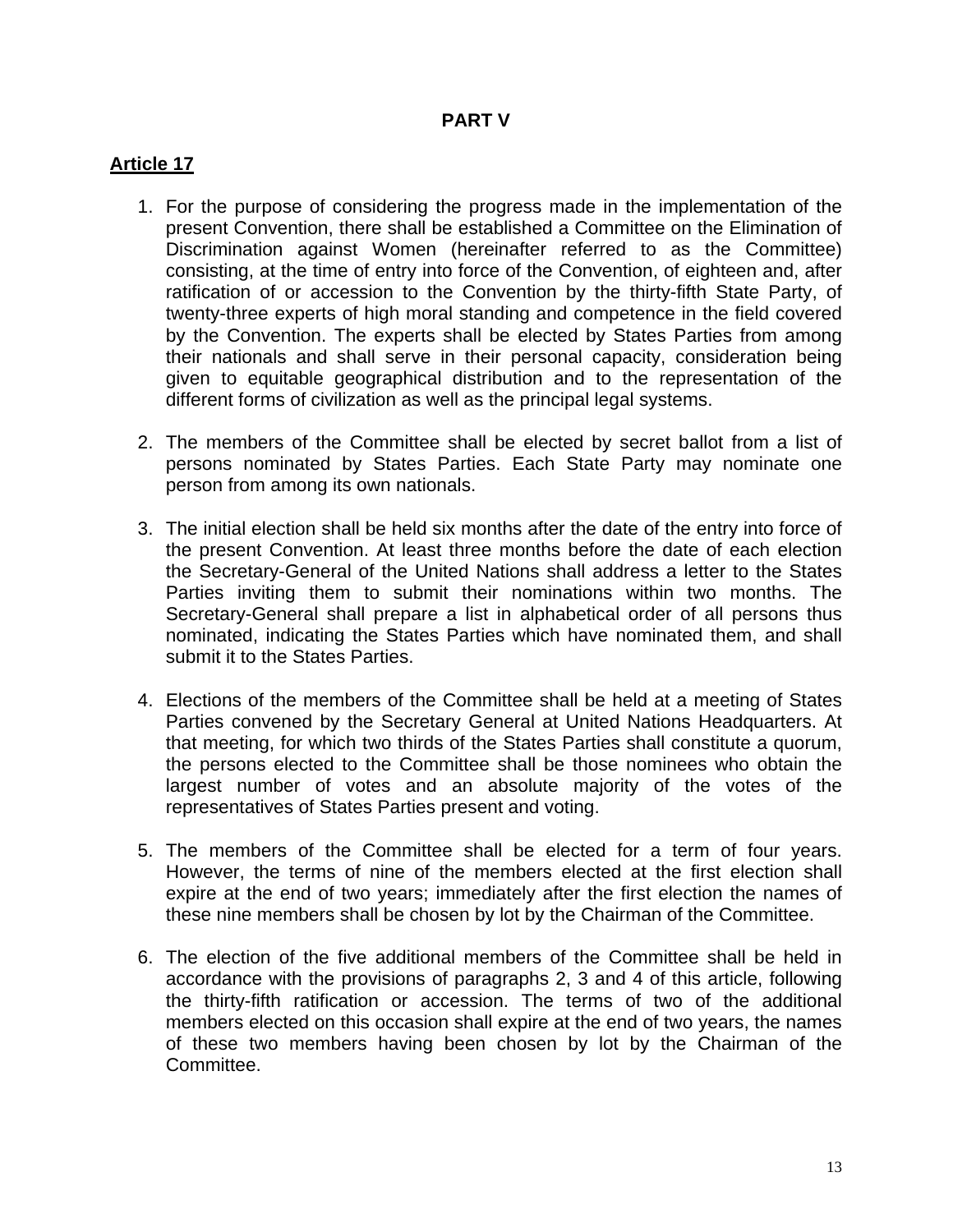- 7. For the filling of casual vacancies, the State Party whose expert has ceased to function as a member of the Committee shall appoint another expert from among its nationals, subject to the approval of the Committee.
- 8. The members of the Committee shall, with the approval of the General Assembly, receive emoluments from United Nations resources on such terms and conditions as the Assembly may decide, having regard to the importance of the Committee's responsibilities.
- 9. The Secretary General of the United Nations shall provide the necessary staff and facilities for the effective performance of the functions of the Committee under the present Convention.

- 1. States Parties undertake to submit to the Secretary General of the United Nations, for consideration by the Committee, a report on the legislative, judicial, administrative or other measures which they have adopted to give effect to the provisions of the present Convention and on the progress made in this respect:
	- (a) Within one year after the entry into force for the State concerned; and
	- (b) Thereafter at least every four years and further whenever the Committee so requests.
- 2. Reports may indicate factors and difficulties affecting the degree of fulfillment of obligations under the present Convention.

# **Article 19**

- 1. The Committee shall adopt its own rules of procedure.
- 2. The Committee shall elect its officers for a term of two years.

- 1. The Committee shall normally meet for a period of not more than two weeks annually in order to consider the reports submitted in accordance with article 18 of the present Convention.
- 2. The meetings of the Committee shall normally be held at United Nations Headquarters or at any other convenient place as determined by the Committee.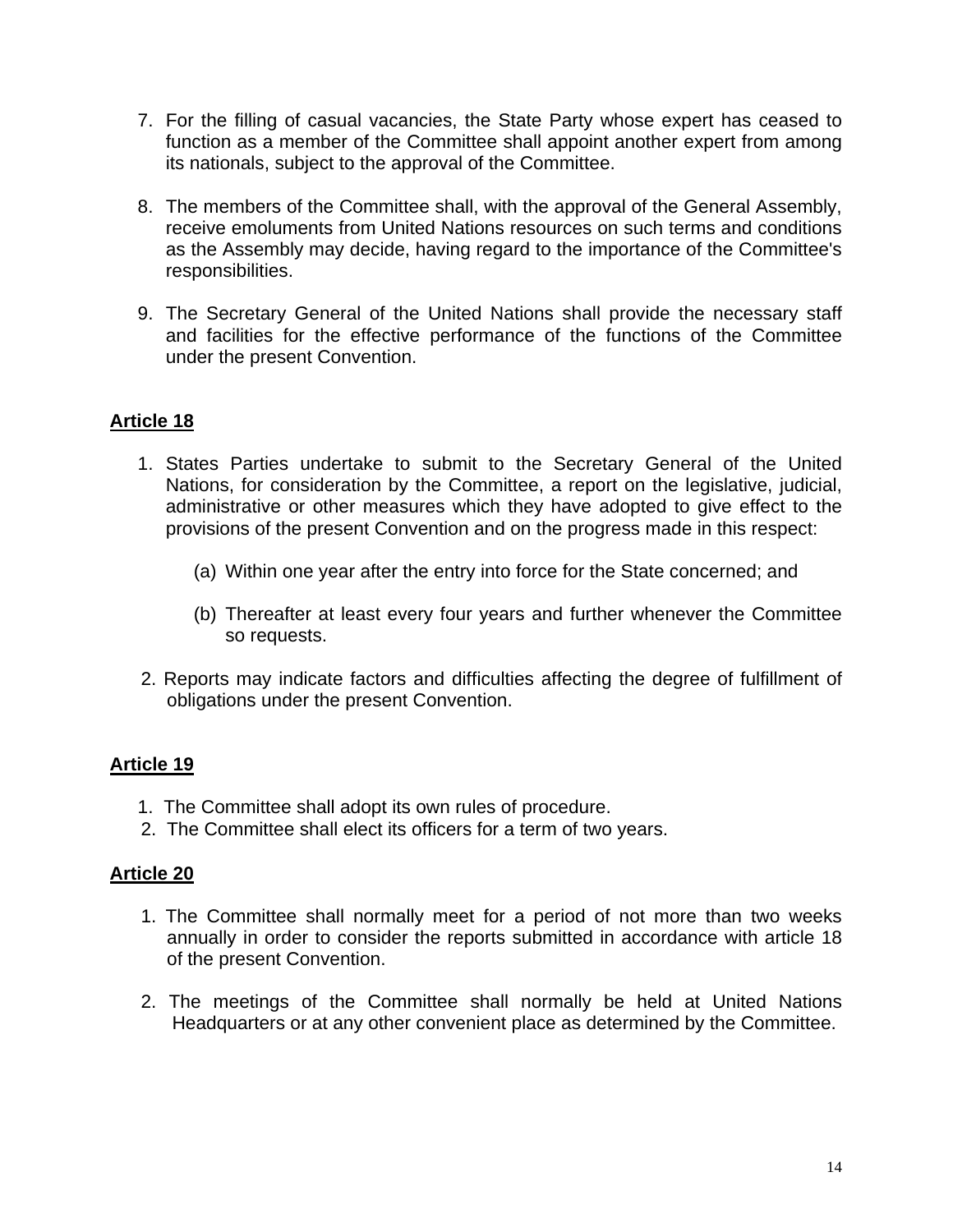- 1. The Committee shall, through the Economic and Social Council, report annually to the General Assembly of the United Nations on its activities and may make suggestions and general recommendations based on the examination of reports and information received from the States Parties. Such suggestions and general recommendations shall be included in the report of the Committee together with comments, if any, from States Parties.
- 2. The Secretary General shall transmit the reports of the Committee to the Commission on the Status of Women for its information.

#### **Article 22**

The specialized agencies shall be entitled to be represented at the consideration of the implementation of such provisions of the present Convention as fall within the scope of their activities. The Committee may invite the specialized agencies to submit reports on the implementation of the Convention in areas falling within the scope of their activities.

#### **PART VI**

#### **Article 23**

Nothing in this Convention shall affect any provisions that are more conducive to the achievement of equality between men and women which may be contained:

- (a) In the legislation of a State Party; or
- (b) In any other international convention, treaty or agreement in force for that State.

#### **Article 24**

States Parties undertake to adopt all necessary measures at the national level aimed at achieving the full realization of the rights recognized in the present Convention.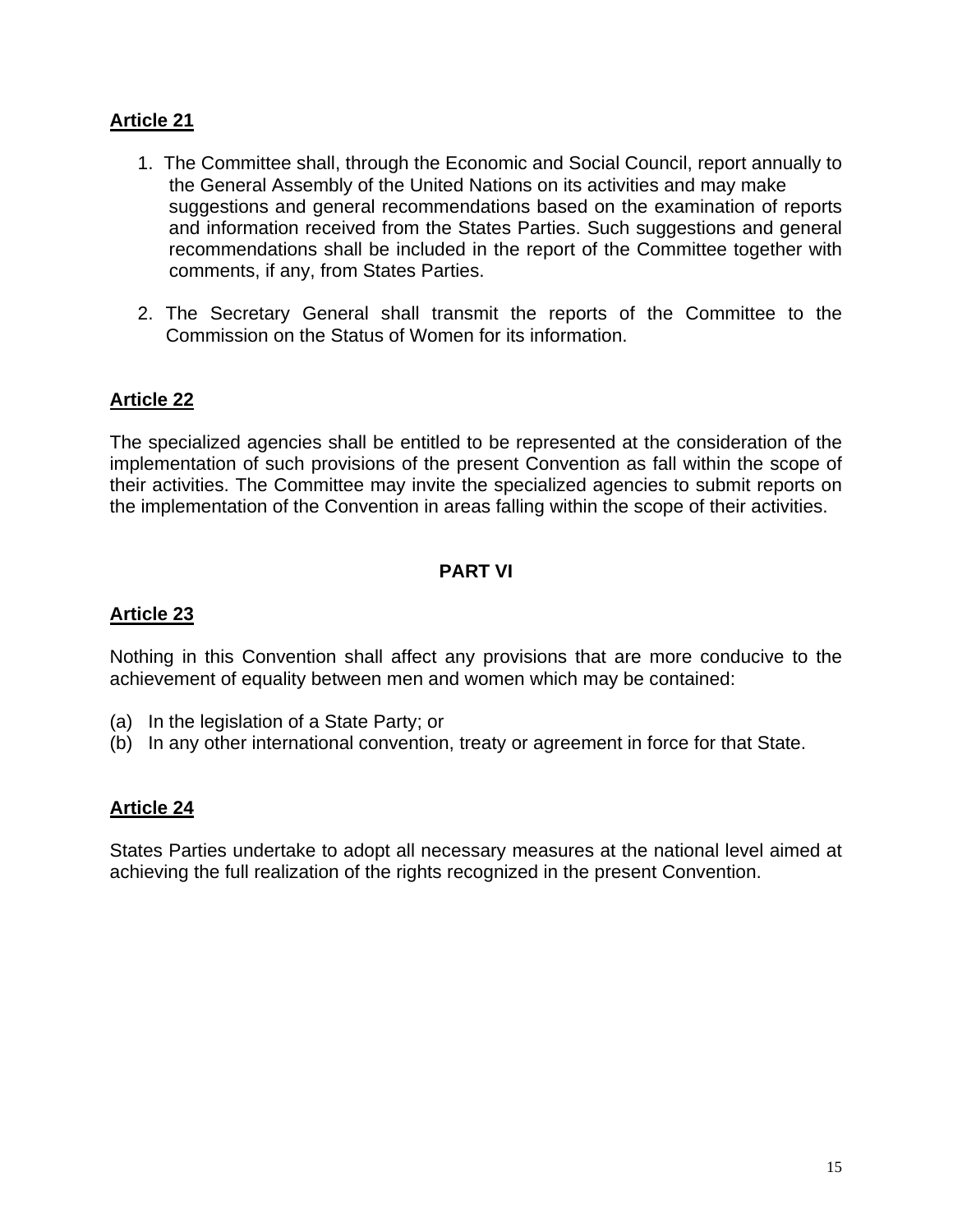- 1. The present Convention shall be open for signature by all States.
- 3. The Secretary-General of the United Nations is designated as the depositary of the present Convention.
- 4. The present Convention is subject to ratification. Instruments of ratification shall be deposited with the Secretary-General of the United Nations.
- 5. The present Convention shall be open to accession by all States. Accession shall be effected by the deposit of an instrument of accession with the Secretary-General of the United Nations.

# **Article 26**

- 1. A request for the revision of the present Convention may be made at any time by any State Party by means of a notification in writing addressed to the Secretary General of the United Nations.
- 2. The General Assembly of the United Nations shall decide upon the steps, if any, to be taken in respect of such a request.

# **Article 27**

- 1. The present Convention shall enter into force on the thirtieth day after the date of deposit with the Secretary General of the United Nations of the twentieth instrument of ratification or accession.
- 2. For each State ratifying the present Convention or acceding to it after the deposit of the twentieth instrument of ratification or accession, the Convention shall enter into force on the thirtieth day after the date of the deposit of its own instrument of ratification or accession.

- 1. The Secretary General of the United Nations shall receive and circulate to all states the text of reservations made by states at the time of ratification or accession.
- 2. A reservation incompatible with the object and purpose of the present Convention shall not be permitted.
- 3. Reservations may be withdrawn at any time by notification to this effect addressed to the Secretary General of the United Nations, who shall then inform all states thereof. Such notification shall take effect on the date on which it is received.